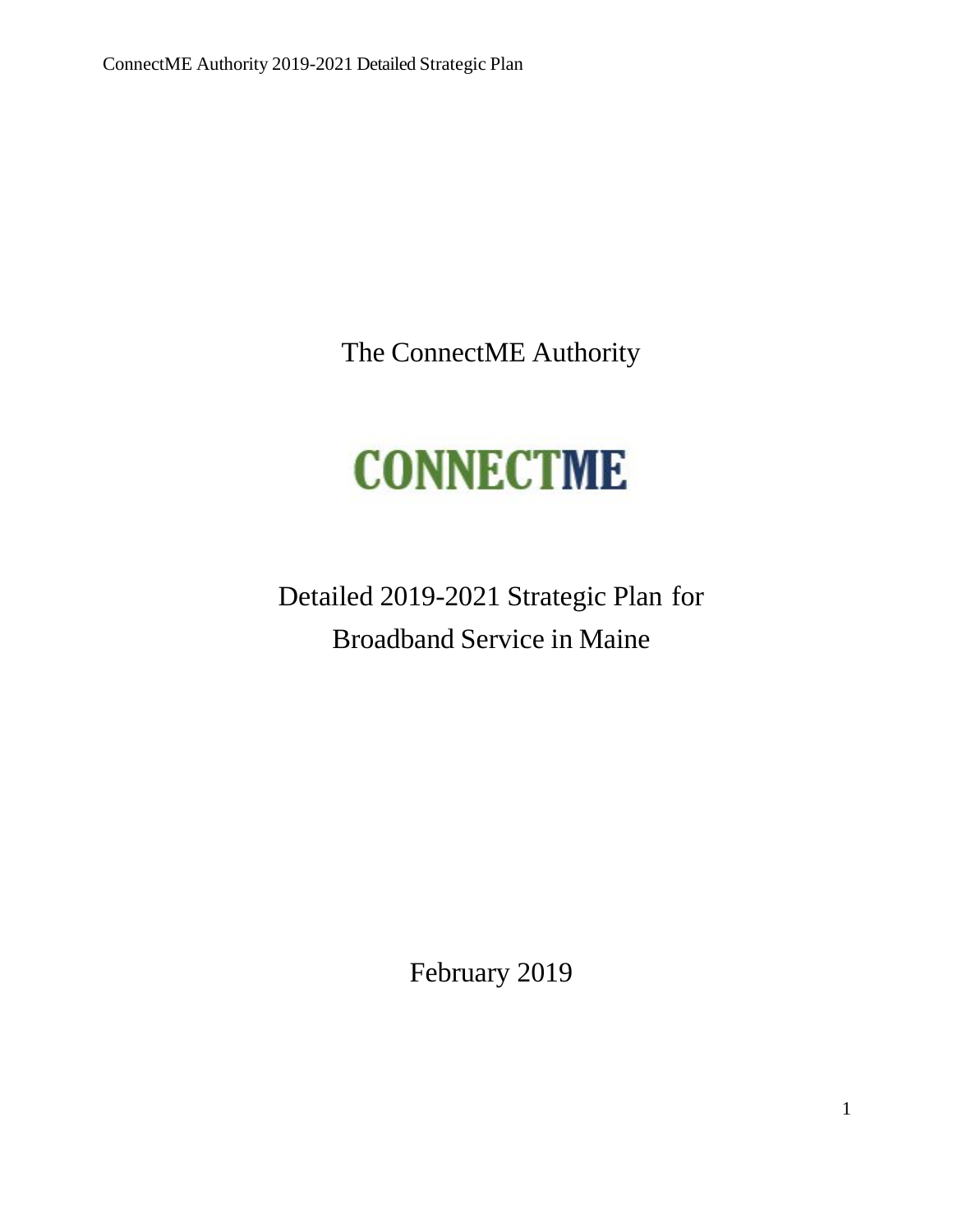# TABLE OF CONTENTS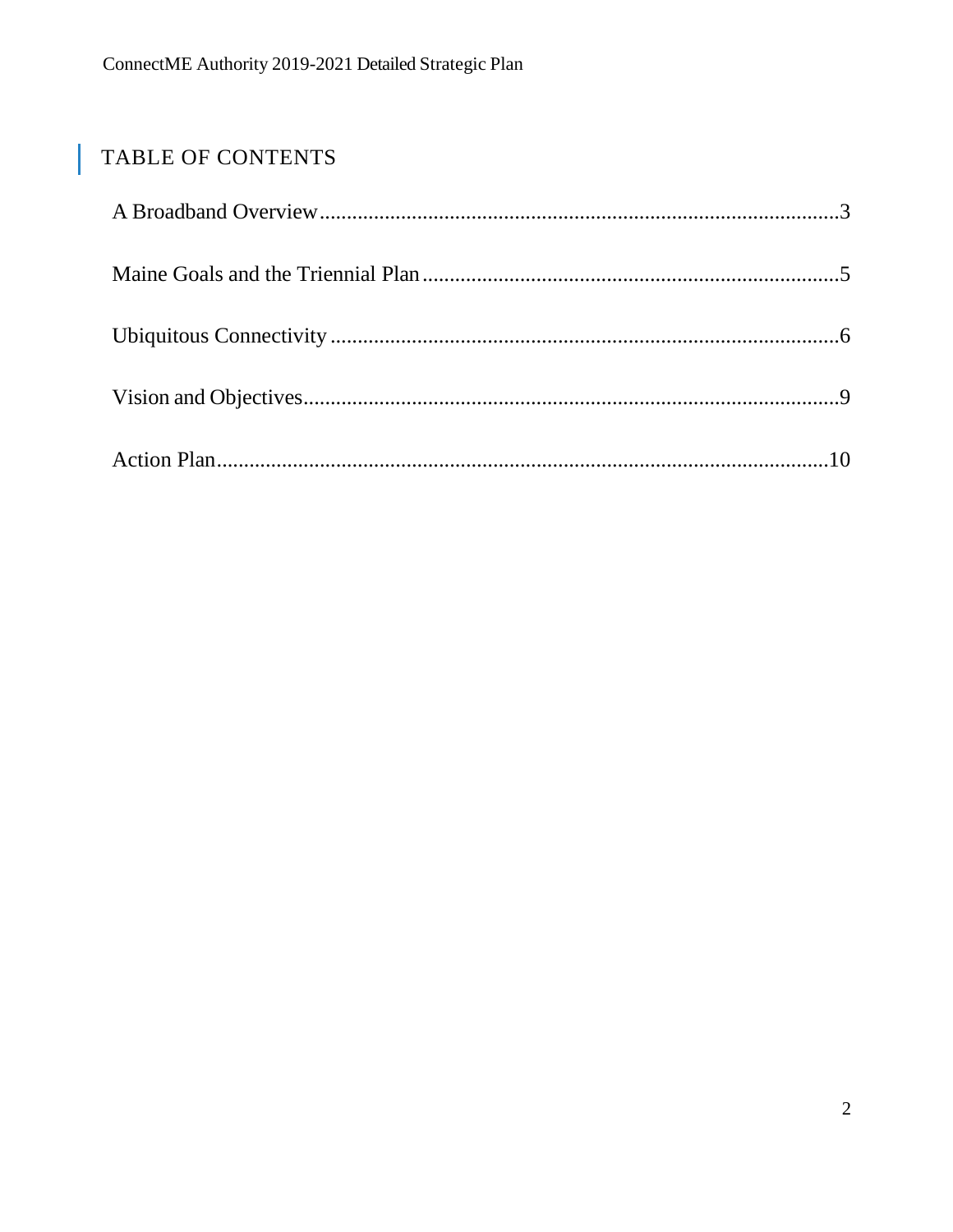# <span id="page-2-0"></span>A BROADBAND OVERVIEW

In its simplest terms, "broadband" is a fast connection to the internet that is always on. Broadband infrastructure is an essential catalyst to drive community and economic goals across the state. It is revolutionizing the way people all over the world shop; conduct business; read; communicate; become educated; receive health care; and provide government services.



Nationally, residents and business alike rely more on broadband access every day. While usage is growing across the board, previously underrepresented groups are increasing their engagement. Families with lower household incomes are finding alternate paths for services, workforce training and healthcare.

#### *Figure 1: Internet Use by Family Income* [1](#page-2-1)



<span id="page-2-1"></span>https://www.ntia.doc.gov/data/digital-nation-data-explorer#sel=internetUser&demo=income&pc=prop&disp=chart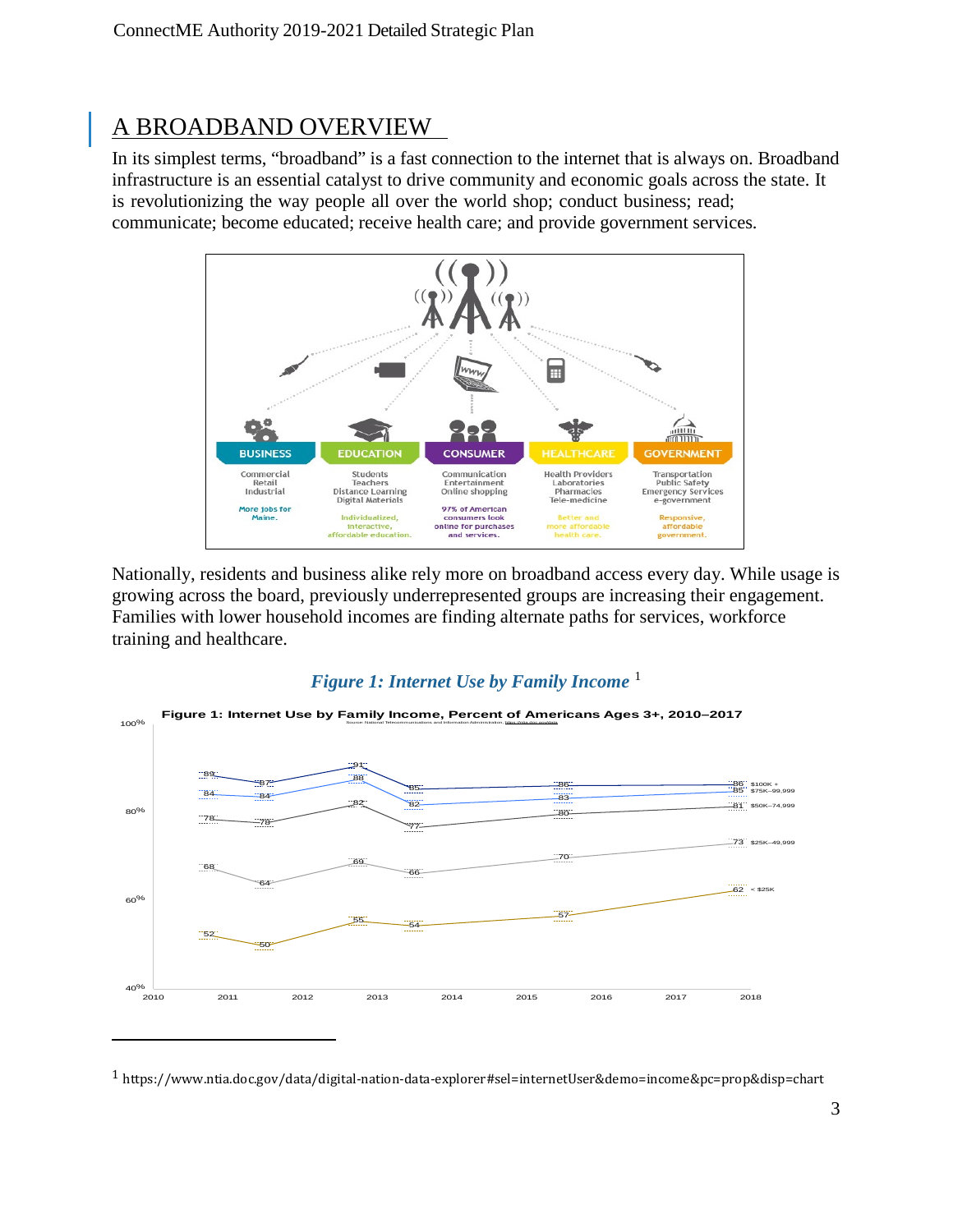Seniors are finding ways to stay connected to family and reduce isolation with connectivity as well.



Accessible broadband includes not only available infrastructure, it also includes ensuring that there are affordable subscriptions to create access for all, improving digital literacy to enable people to optimize technology to achieve their goals and application development that makes services readily available.

#### *Digital Literacy and Inclusion*

 $\overline{a}$ 

Accessible, reliable, and affordable broadband service continues to be out of reach for millions of Americans and thousands of Mainers, many of whom live in low-income, rural households. This gap in adoption of high-speed internet and the lack of skills needed to use broadbandenabled tools in meaningful ways continue to be a lag on the Maine economy.

While much of the attention tends to focus on connecting homes to the internet, another serious concern is emerging… how to leverage the internet beyond the typical uses of email and streaming television content. Increasingly, homes that have internet may not be leveraging the full power of that connection and even more concerning, those that are just getting an internet connection, or the 1000s of homes that are still waiting for a connection, may not fully understand the capability and value of an internet connection.

Maine is fortunate to have The National Digital Equity Center (NDEC) based here. NDEC is committed to closing the Digital Divide in Maine and across the United States. In addition to advocating for Affordable Broadband, Affordable Equipment and Public Computer Access,

<span id="page-3-0"></span><sup>2</sup> https://www.ntia.doc.gov/data/digital-nation-data-explorer#sel=internetUser&demo=age&pc=prop&disp=chart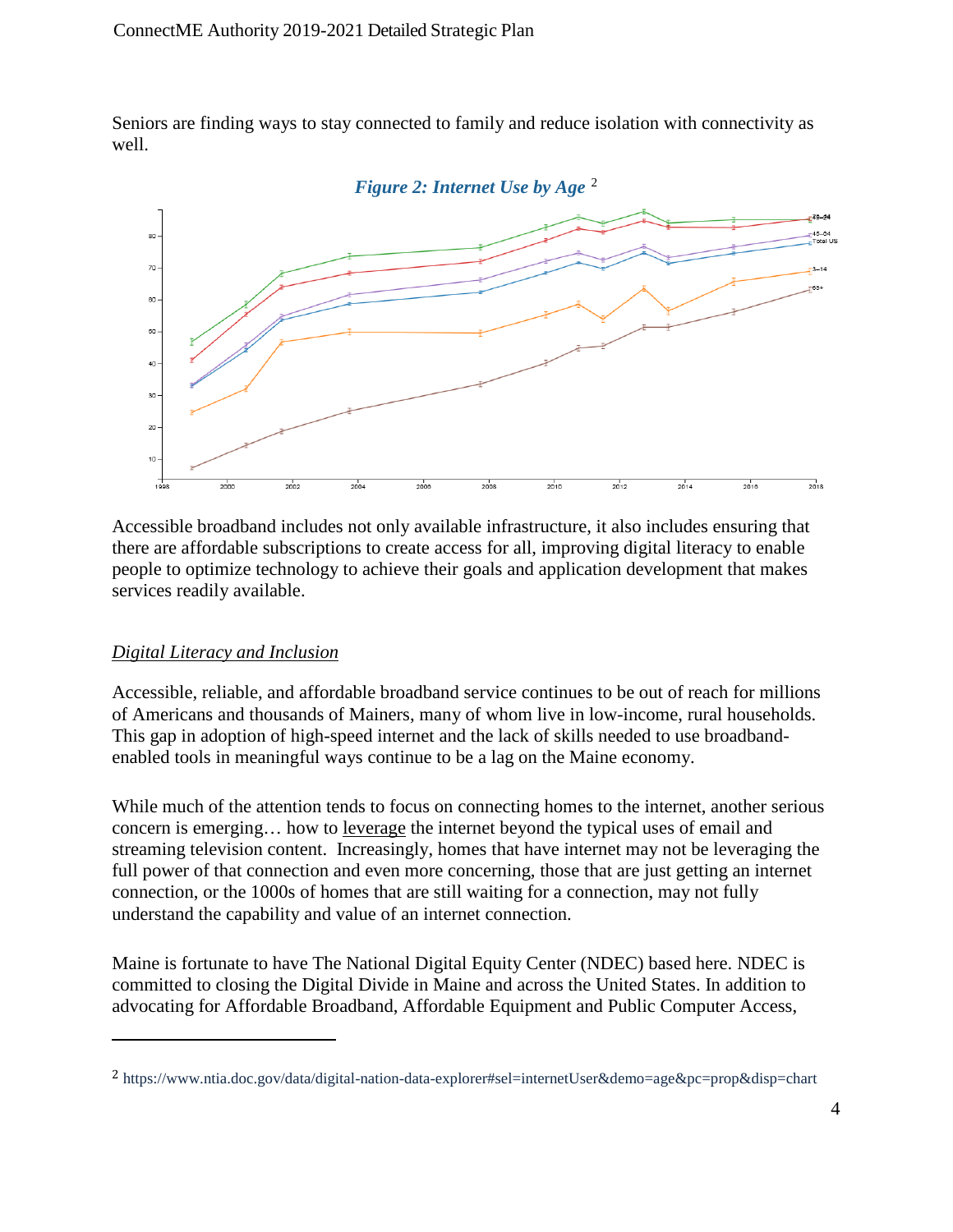NDEC is focused on creating digitally literate citizens across Maine and beyond, providing communities with the expertise to mobilize broadband technologies through digital inclusion and literacy efforts.

Four major areas of support are especially important in Maine:

- $\checkmark$  Aging in Place
- $\checkmark$  Tourism
- $\checkmark$  Small and Home Business Growth & Support
- $\sqrt{\phantom{a}}$  Residential Resources

### <span id="page-4-0"></span>MAINE GOALS AND THE TRIENNIAL PLAN

The Maine Legislature has adopted the following goals related to broadband:<sup>[3](#page-4-1)</sup>

- *A. Broadband service be universally available in this State, including to all residential and business locations and community anchor institutions;*
- *B. There be secure, reliable, competitive and sustainable forward-looking infrastructure that can meet future broadband needs; and*
- *C. All residents, businesses and institutions in the State be able to take full advantage of the economic opportunities available through broadband service.*

The major policy means for achieving these goals is the ConnectME Authority, established as an independent state agency in 2006. The funding mechanism for the ConnectME Authority is a 0.25% surcharge on all communications, video and internet service bills which generates approximately \$850,000 per year.

Over the past 12 years, the ConnectME Authority has awarded approximately \$12 million in grants to 144 projects, increasing access to high-speed internet to 39,465 Maine households (no data is available on how many of these households has actually subscribed to high-speed internet). The ConnectME Authority has also leveraged more than \$7 million in federal highspeed internet grants over the last 6 years. Additionally, ConnectME has started issuing Planning Grants and has issued 14 grants for a total of \$451,000. These grants are critical to supporting communities as they determine their needs, assets and business models to move forward.

<span id="page-4-1"></span><sup>3</sup> Sec. 3. 35-A MRSA §9202-A, State broadband policy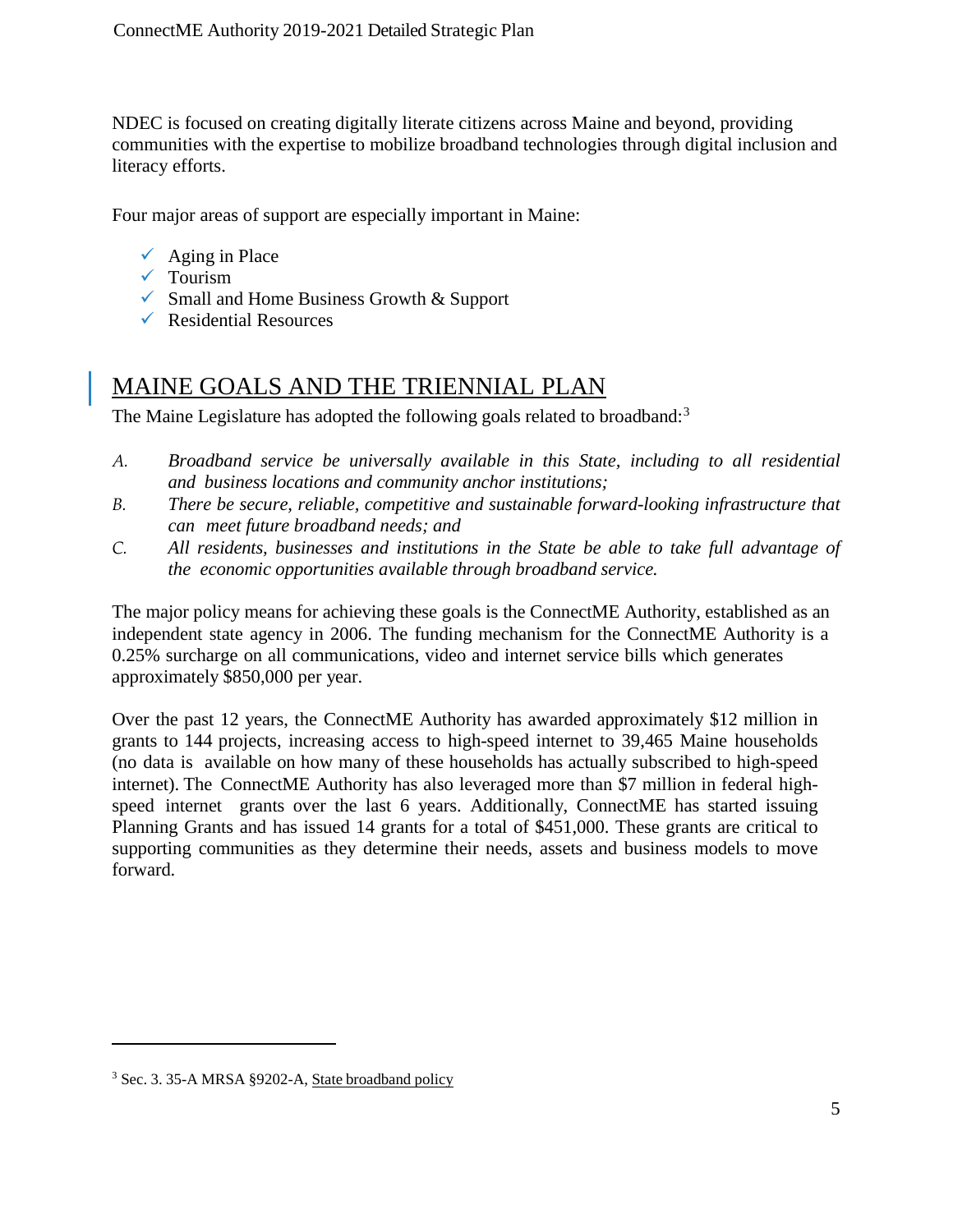| Lable 1: ConnectME Authority Infrastructure Grants |                |                    |            |                      |                           |  |
|----------------------------------------------------|----------------|--------------------|------------|----------------------|---------------------------|--|
| Grant Round                                        | # of           | <b>Grant Range</b> | Total      | <b>Total Project</b> | Household                 |  |
|                                                    | Grants         | in Thousands       | Grants     | Amount               | <b>Broadband</b>          |  |
|                                                    |                |                    |            |                      | Availability <sup>4</sup> |  |
| 1                                                  | 6              | $$38 - $370$       | \$739 K    | \$1.53               | 13,836                    |  |
| $\overline{2}$                                     | 5              | $$45 - $533$       | \$1.19 MM  | \$3.89               | 8,678                     |  |
| 3                                                  | 8              | $$43 - $232$       | \$610K     | \$1.23               | 4,227                     |  |
| $\overline{4}$                                     | 22             | $$23 - $114$       | \$788 K    | \$1.51               | 2,957                     |  |
| 5                                                  | 12             | $$7 - $191$        | \$1.09 MM  | \$1.66               | 1,545                     |  |
| 6                                                  | 23             | $$5 - $242$        | \$1.55 MM  | \$2.34               | 2,296                     |  |
| 7                                                  | 23             | $$23 - $284$       | \$2.08 MM  | \$3.16               | 2,049                     |  |
| 8                                                  | 15             | $$6 - $144$        | \$1.02 MM  | \$1.69               | 1,034                     |  |
| 9                                                  | 8              | $$12 - $186$       | \$749 K    | \$1.43               | 975                       |  |
| 10                                                 | 13             | \$22-\$199         | \$1.31 MM  | \$2.26               | 1,043                     |  |
| 11                                                 | 7              | \$22-\$100         | \$398K     | \$1.98               | 626                       |  |
| 12                                                 | $\overline{2}$ | $$71-$185$         | \$255 K    | \$395K               | 206                       |  |
| <b>Total</b>                                       | 144            | $$5 - $533$        | \$12.16 MM | \$23.91 MM           | 39,472                    |  |

 *Table 1: ConnectME Authority Infrastructure Grants*

#### *Table 2: ConnectME Authority Planning Grants*

| Round        | # of Grants | <b>Total Grants</b> |
|--------------|-------------|---------------------|
|              |             | \$212K              |
|              |             | \$159K              |
|              |             | \$80K               |
| <b>Total</b> | 14          | \$451K              |

## <span id="page-5-0"></span>UBIQUITOUS CONNECTIVITY

Connectivity is becoming ubiquitous. 9 in 10 adults in the United States use the internet. (Pew Institute) Users expect seamless transitions between devices and locations and access to information and communication has become the standard. The Fiber Broadband Association estimates that worldwide bandwidth use roughly doubles every 2 years and Cisco estimates that we will have 12.9 connected devices per capita in 2021.

There is a growing percentage of internet users that use a smart phone as their primary connectivity<sup>[5](#page-5-2)</sup>. Technologies like 5G will continue that progression. Fortunately, the infrastructure that will support 5G deployments also supports fixed broadband needs.

<span id="page-5-1"></span><sup>4</sup> Household Broadband availability is defined as those houses offered the option of acquiring broadband services from a provider and is also referred to as houses passed.

<span id="page-5-2"></span><sup>5</sup> See<http://www.pewinternet.org/fact-sheet/internet-broadband/>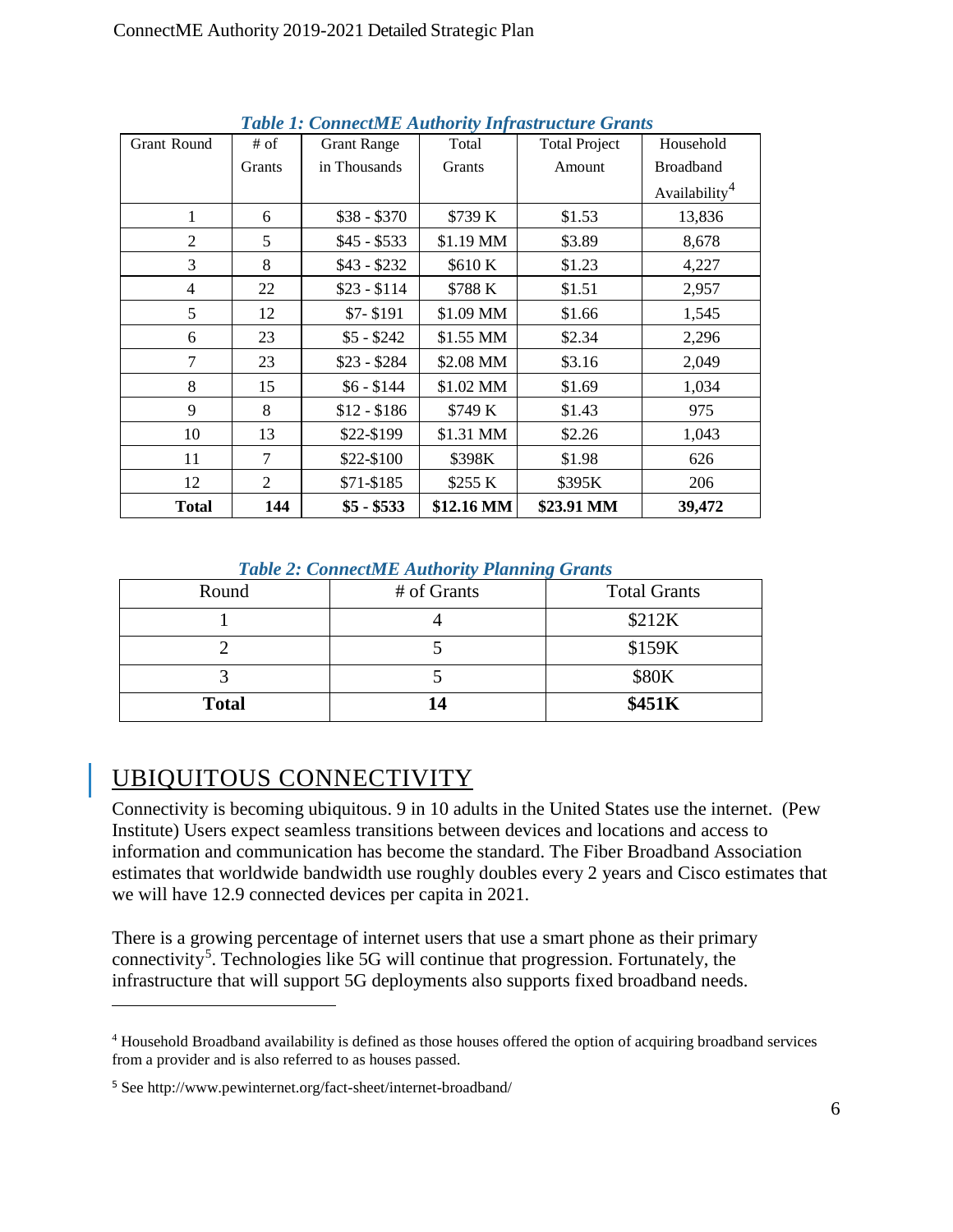

As the Internet of Things expands there are more opportunities for towns to connect and streamline experiences for residents and visitors. As Communities are looking to the future and determining what their version of Connected Communities will be, the private sector is focused on the revenue opportunities of Connected Communities as well.



#### *Figure 4: The Connected Community* [6](#page-6-0)

<span id="page-6-0"></span><sup>6</sup> Se[e https://broadbandusa.ntia.doc.gov/sites/default/files/resource-files/bbusa\\_connected\\_community.pdf](https://broadbandusa.ntia.doc.gov/sites/default/files/resource-files/bbusa_connected_community.pdf)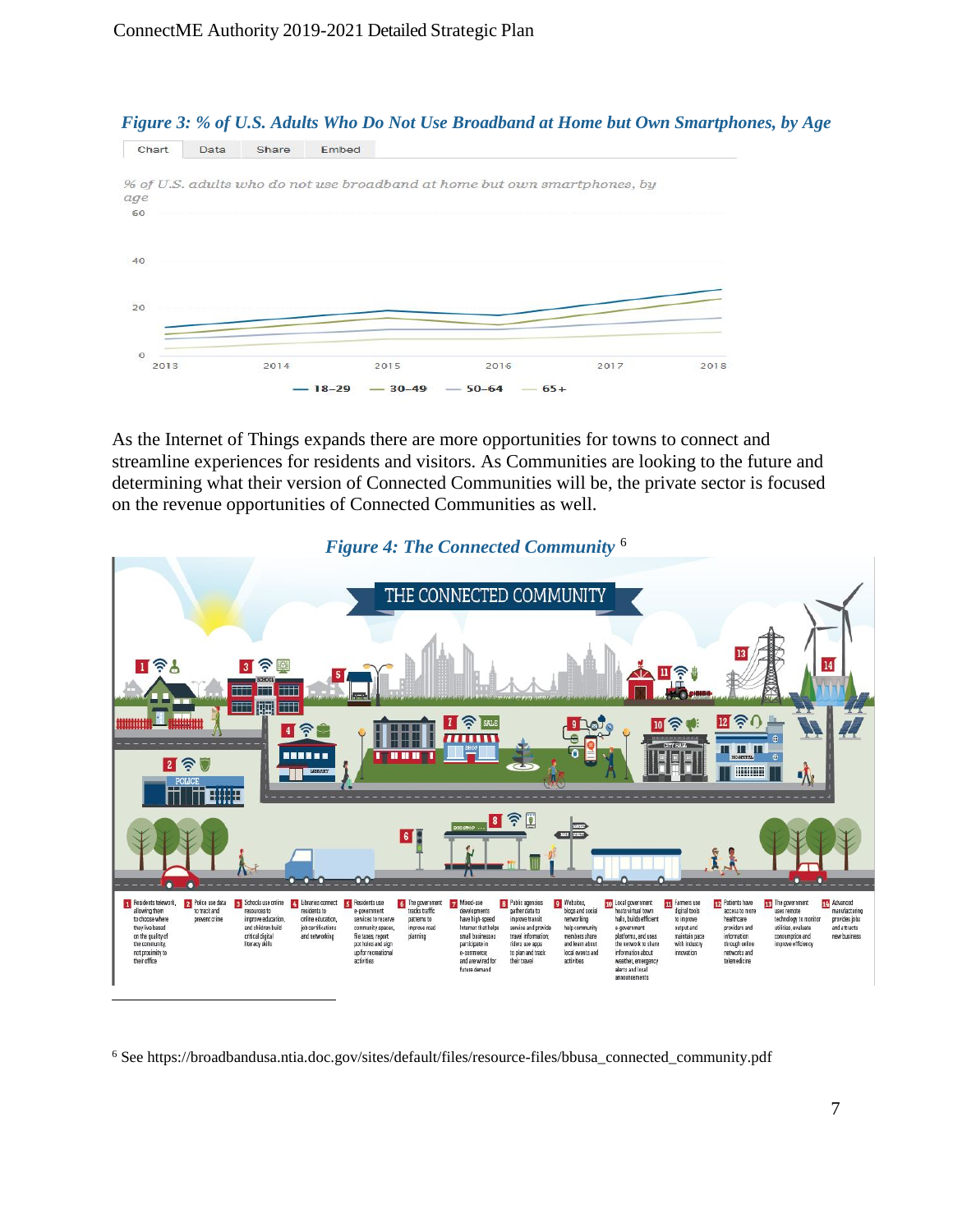Residents are assessing the risk and convenience of connections and determining how engaged they choose to be. The State can play a leadership role in supporting community planning in this area.

# *Figure 5: Seven Major Themes on the Future of the Internet of Things and Connected Life* <sup>[7](#page-7-0)</sup><br>**Seven major themes on the future of the Internet of** Things and connected life

|         | Seven major themes on the future of the Internet of Things and connected life                                                                                                   |  |  |  |  |  |
|---------|---------------------------------------------------------------------------------------------------------------------------------------------------------------------------------|--|--|--|--|--|
| Theme 1 | People crave connection and convenience, and a tech-linked world serves both goals well                                                                                         |  |  |  |  |  |
|         | - It's only human to connect, and there are many advantages. It's magical, even addictive                                                                                       |  |  |  |  |  |
|         | - As life increases in complexity, convenience is the default setting for most people                                                                                           |  |  |  |  |  |
|         | The always-online younger generation can't imagine being anything but connected                                                                                                 |  |  |  |  |  |
| Theme 2 | Unplugging is nearly impossible now; by 2026 it will be even tougher                                                                                                            |  |  |  |  |  |
|         | - Resistance is futile: Businesses will penalize those who disconnect; social processes reward those who<br>connect. Fully withdrawing is extremely difficult, maybe impossible |  |  |  |  |  |
|         | - You can't avoid using something you can't discern. So much of the loT operates out of sight that people<br>will not be able to unplug completely                              |  |  |  |  |  |
| Theme 3 | Risk is part of life. The Internet of Things will be accepted, despite dangers, because most people<br>believe the worst-case scenario would never happen to them               |  |  |  |  |  |
| Theme 4 | More people will be connected and more will withdraw or refuse to participate                                                                                                   |  |  |  |  |  |
|         | - Some will embrace it and some will "opt out before it happens"                                                                                                                |  |  |  |  |  |
|         | - Right now the IoT isn't that grand, so why worry either way?                                                                                                                  |  |  |  |  |  |
| Theme 5 | Human ingenuity and risk-mitigation strategies will make the Internet of Things safer                                                                                           |  |  |  |  |  |
|         | - Effective regulatory and technology-based remedies will emerge to reduce threats                                                                                              |  |  |  |  |  |
|         | Governments should be doing more to regulate negligent companies, punish bad actors                                                                                             |  |  |  |  |  |
| Theme 6 | Notable numbers will disconnect                                                                                                                                                 |  |  |  |  |  |
|         | - Lack of trust, safety and privacy issues and more may move those with fears to withdraw                                                                                       |  |  |  |  |  |
|         | Corporate intransigence, shortsightedness and misguided thinking create vulnerabilities                                                                                         |  |  |  |  |  |
|         | "TMI" and less-than-stellar performance from complex tech systems will drive dropouts                                                                                           |  |  |  |  |  |
| Theme 7 | Whether or not people disconnect, the dangers are real. Security and privacy issues will be magnified by<br>the rapid rise of the Internet of Things                            |  |  |  |  |  |
|         | - Threats are likely to turn into attacks and other acts, possibly some violent                                                                                                 |  |  |  |  |  |
|         | The rise of the loT and security concerns amplifies endangerment of and worries over civil liberties                                                                            |  |  |  |  |  |
|         | PEW RESEARCH CENTER, ELON UNIVERSITY'S IMAGINING THE INTERNET CENTER                                                                                                            |  |  |  |  |  |

<span id="page-7-0"></span><sup>7</sup> Se[e http://www.pewinternet.org/2017/06/06/the-internet-of-things-connectivity-binge-what-are-the-](http://www.pewinternet.org/2017/06/06/the-internet-of-things-connectivity-binge-what-are-the-implications/pi_2017-06-06_future-of-connectivity_0-01/)

[implications/pi\\_2017-06-06\\_future-of-connectivity\\_0-01/](http://www.pewinternet.org/2017/06/06/the-internet-of-things-connectivity-binge-what-are-the-implications/pi_2017-06-06_future-of-connectivity_0-01/)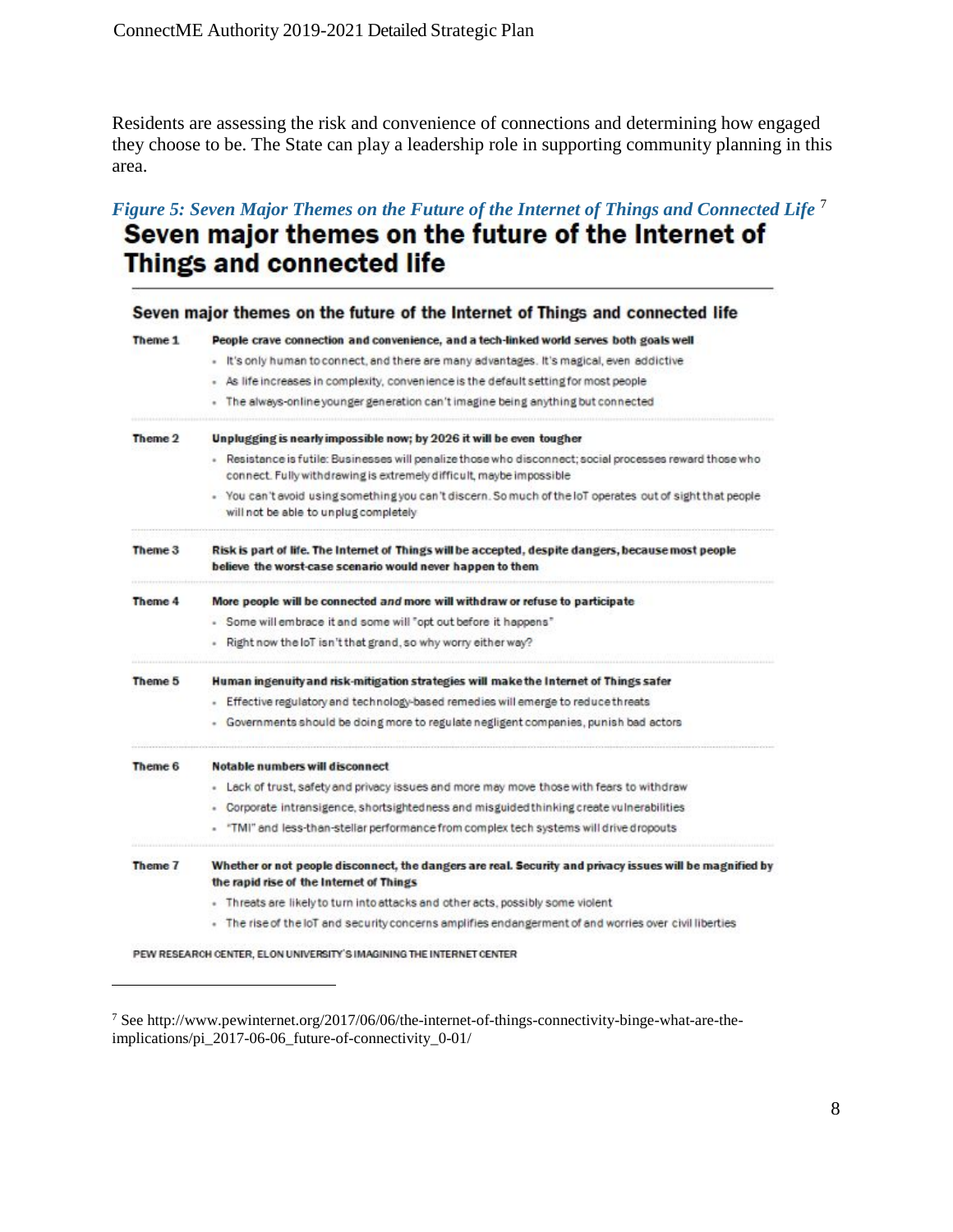# <span id="page-8-0"></span>VISION AND OBJECTIVES

The vision of the ConnectME Authority Board for the State of Maine is that:

#### *Every Maine citizen, business, and institution will have access to and take advantage of highquality broadband network services.*

The ConnectME Authority Board currently defines effective broadband as 25 Mbps/3 Mbps – 25 megabits down and 3 megabits up. Areas that have available broadband speeds of at least 25 Mbps/3 Mbps are considered served. Areas without broadband speeds at a minimum of 25Mbps/3Mbps are considered unserved.

The ConnectME Authority is directed to prepare "a detailed, triennial strategic plan for broadband service … to further the goals and policies in section 9202-A." The Legislature directs the ConnectME Authority to serve as the chief monitor of the state's progress in meeting these goals and to set "objectives, targets, measures of performance, implementation strategies, timelines."

The objectives of the Triennial Strategic Plan for broadband service for the State of Maine are:

- *1. To have 93% of Maine locations have available high-speed internet access by 2021; i.e., access to basic internet service increase in Maine (defined as at least 25/3 Mbps up), as measured by the ConnectME Authority detailed mapping.*
- *2. To increase the usage of high-speed internet by 2021 from 76% to 85%; i.e., the proportion of Maine households that subscribe to high-speed internet (via cable, cell, or other means) increase from 76% in 2018 to 85% in 2021, as measured by the US Census. This requires addressing all aspects of digital inclusion: affordable internet, affordable equipment, digital literacy training, and public computer access.*
- *3. To fully engage Maine business with the internet; i.e., the proportion of Maine businesses that carry out marketing and online activities through their own website to 80% in 2021.*

The ConnectMe Authority will work with key stakeholders to develop actionable steps that drive to the above metrics. This work will include identifying funding sources to support the work. There are non-profit and business groups already investing in these areas and ConnectMe will work with those groups to expand and grow the work, not create redundancy.

It is the policy of the Connect ME Authority to be neutral about the technological means to achieve these goals – not to favor one technology over another in its planning or grant provision. These objectives cannot be achieved without robust leadership, investment, and activity. The approach which follows recommends a partnership between Maine's private and public sectors to achieve these objective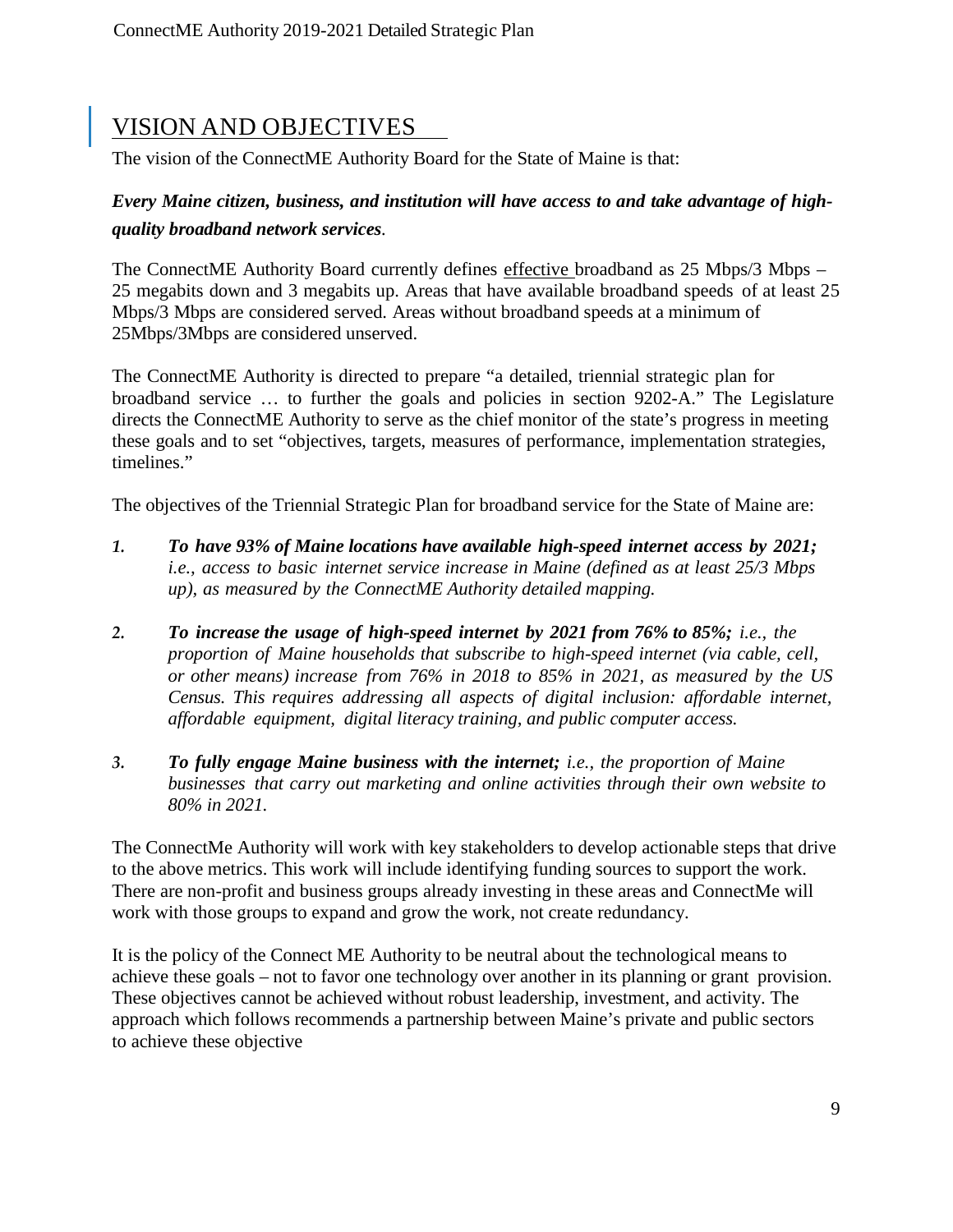# <span id="page-9-0"></span>ACTION PLAN

The Broadband private sector investment model is not economically viable in portions of rural Maine. The low population density and limited scale make it cost prohibitive to recover the investment needed to expand their broadband capable networks with private investment only.

The Statewide Action Plan is a community driven process. There are a number of business model options for the communities to leverage. Regional Utilities are being established in a few areas in the state while municipally owned is less common. Additionally, Public/Private partnerships is an option to optimize the private sector investment while driving the expansion needed to grow the Maine economy.

This Statewide Broadband Action Plan (Action Plan) proposes that the state will contribute 25% of the total cost of the expansion needed for rural Maine. The remaining costs will come from the private sector, federal government and the local communities.

Our goal is to complete this program within 5 years of initial funding. The first-year funding will start the work in high impact communities and demonstrate to the other public and private partners that Maine is committed to supporting and growing our rural economy and encourage their investment.

The ConnectME Action Plan first builds a solid foundation from which to enable successful Public/Private partnerships by:

- Collaborating with the existing service providers to produce more accurate mapping of actual broadband speed availability by address;
- Redefines our definition of unserved to recognize the value of longer term investment;
- Sets long-term and intermediate goals to measure progress and success;
- Determines the overall cost to fill the gaps in availability, the ability of which has eluded us until now;
- Places our local communities firmly in the drivers seat to determine their own broadband destiny;
- Positions the State to support the local communities their effort to expand broadband;
- Distributes available subsidy dollars in a competitive and efficient manner;
- Holds the local communities accountable for the efficient deployment and use of public dollars;
- Leads a high-level effort, in collaboration with State leadership and our congressional delegation, to seek increased federal funding and private provider participation; and,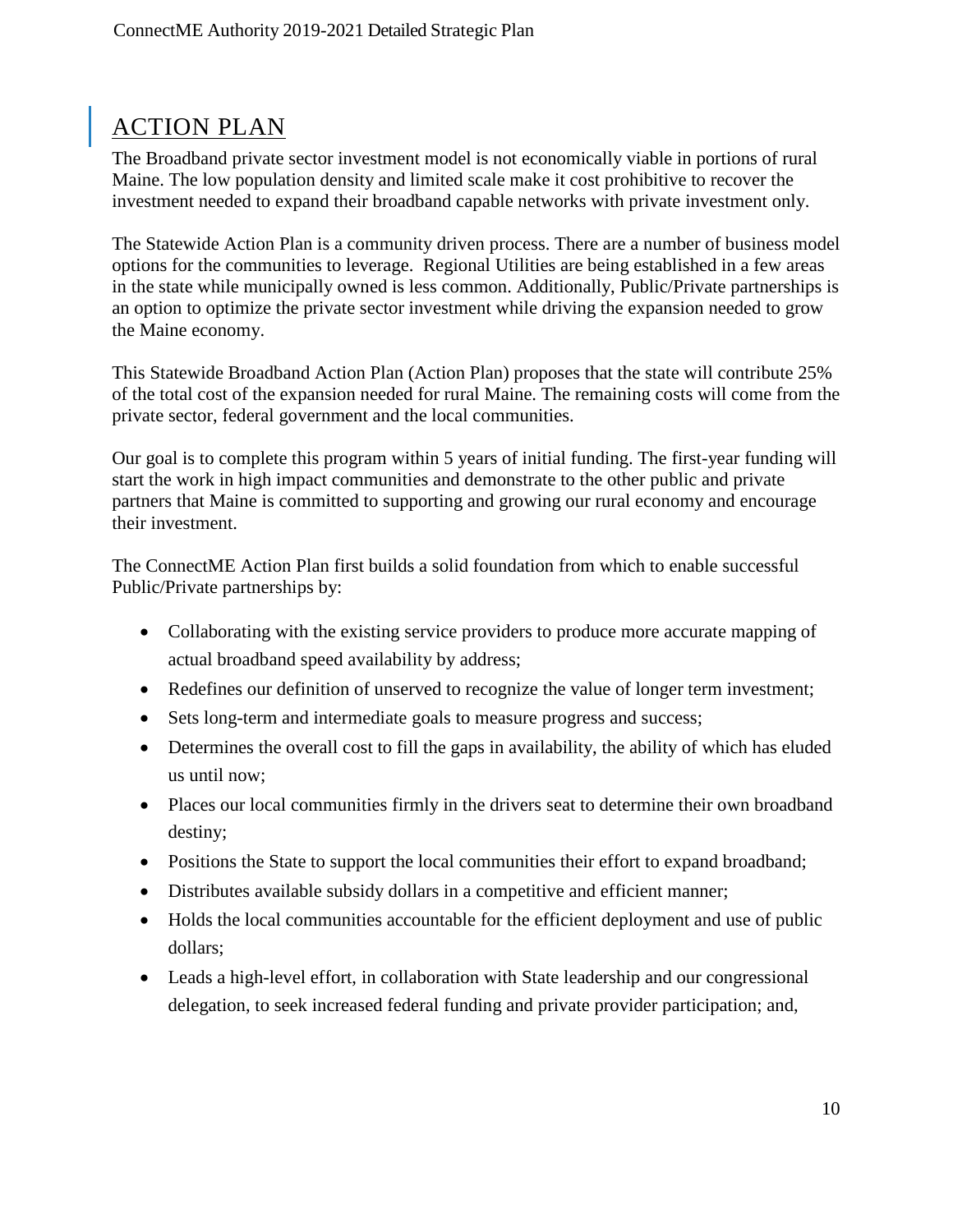• Rewards those communities that are willing to lead, have the capacity to contribute funds and/or are willing to make broadband adoption commitments to convert what is currently an uneconomic investment, into a viable and sustainable solution.

#### **1. Mapping**

The current ConnectME Authority Mapping relies upon the service provider submission of FCC Form 477 data, which by its definition, over-states availability geographically *(as an example, if a single address is served within the census block, the entire census block is considered served)*  and reports the maximum advertised speed instead of the actual speeds available at a specific address.

With the cooperation of the service providers<sup>[8](#page-10-0)</sup>, we will revise the methodology to require address specific, actual speed available submissions to develop mapping with a much higher degree of accuracy. Providers who do not provide address specific actual speed availability data will not be eligible for subsidies.

We have defined unserved potential subscribers as those locations where the available service is less than 25Mbps/3Mbps. We will also select 100/10 as a preferred capability. These definitions will more closely align the Maine standards to the federal standards used by the FCC and other federal agencies and their funding programs. The current FCC standard considers service at 25Mbps/3Mbps as served.

Importantly, these definitions will be utilized to determine geographic areas eligible for implementation subsidies under this Action Plan, but do not necessarily define the capabilities to be deployed with the subsidized services.

#### **2. Cost Estimates**

 $\overline{a}$ 

Using the geography defined in the steps above and industry deployment metrics for outside plant construction, we will determine high-level estimated costs to deploy service using the following architectures:

- Open-access dark fiber capable of providing service at 10Gbps symmetrical
- Expand existing cable TV hybrid/fiber infrastructure capable of providing service at speeds up to 1Gbps symmetrical

This effort will define the scale of the broadband challenge on a statewide basis in terms of the maximum total dollars required. It is important to note that we are not excluding deployment of

<span id="page-10-0"></span><sup>&</sup>lt;sup>8</sup> As of this writing, Consolidated Communications has entered into a non-disclosure agreement to provide address specific, actual speed availability and the other service providers we spoke with regarding this Action Plan have indicated a willingness to share their address specific data under similar non-disclosure agreements. This initiative is moving forward under ConnectME Authority guidance in parallel to this Action Plan and is not reliant upon this plan.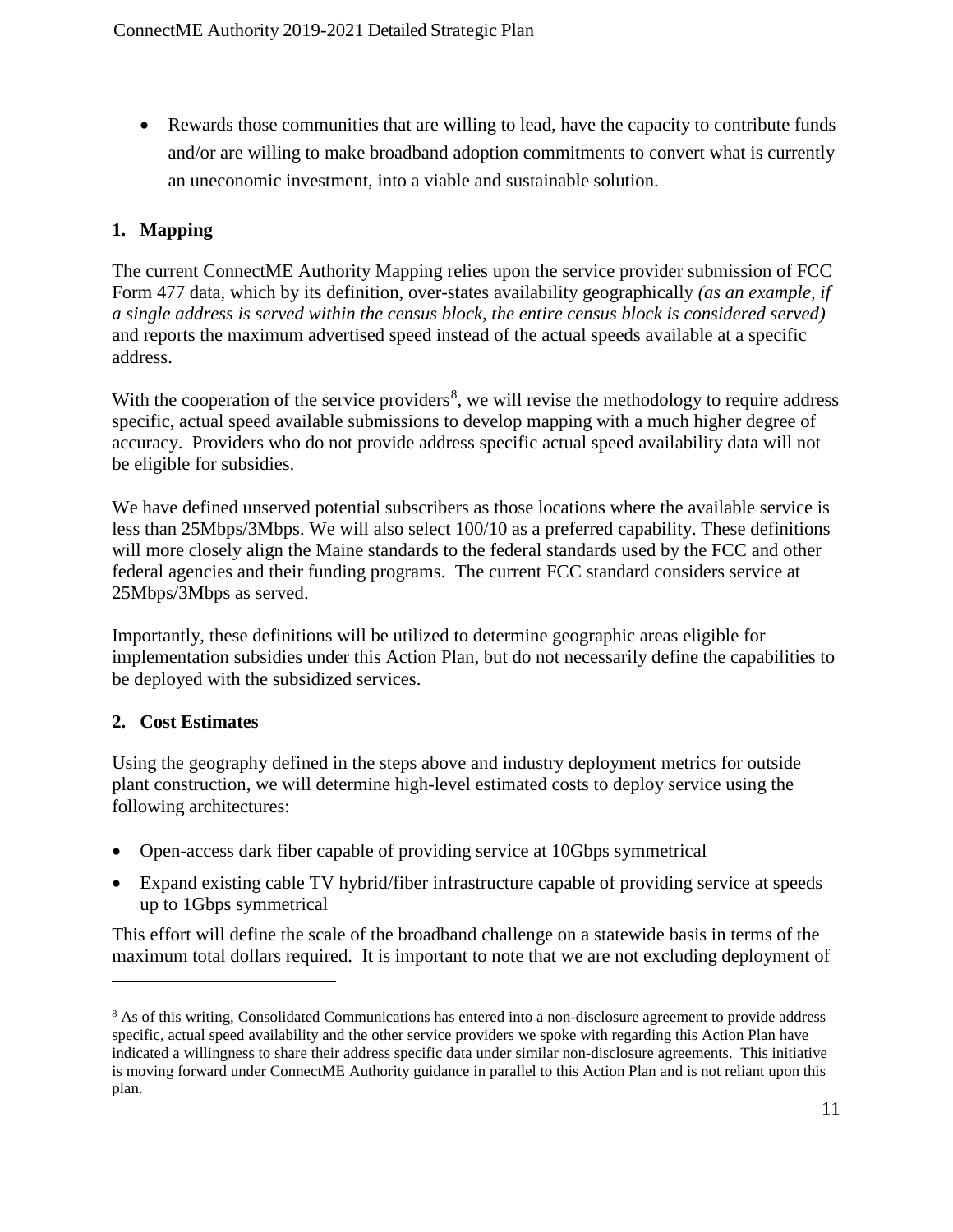twisted-pair copper DSL solutions and their associated costs; rather, we recognize the determination of costs for DSL solutions cannot easily be calculated without detailed knowledge of the actual method of construction of the existing copper, the condition of that network, and the gauge of the conductors, all of which is proprietary to the underlying service providers.

#### *Preliminary Cost Estimates*

In the absence of accurate mapping, we have made a series of assumptions to develop preliminary cost estimates to guide our efforts.

- The total sphere of Addressed Road Miles per Maine E911, which includes most seasonal and private roads, is 35,162 miles. We use this mileage to define to total addressable road mileage.
- Our best estimate of the total road mileage served by hybrid fiber/coax infrastructure is 17,502 miles. We arrive at this amount by interpolation of the FCC Form 477 reporting data *(based on census blocks)* and reduce the amount by 10% to account for the inherent overstatement of availability using this data *(see Section 2.1 above).*
- As a result, roughly 50% of roadways in Maine, or 17,660 miles, is considered unserved or below the preferred capability level.

| <b>New York State Broadband Program</b> |            |              |                         |              |         |  |  |
|-----------------------------------------|------------|--------------|-------------------------|--------------|---------|--|--|
|                                         |            | <b>State</b> | <b>Private Provider</b> | <b>Total</b> |         |  |  |
| <b>Phase 1 (Actual)</b>                 | \$54.2\$   | 72%          | \$21.6                  | 28%          | \$75.8  |  |  |
| <b>Phase 2 (Actual)</b>                 | \$212.0    | 79%          | \$56.0                  | 21%          | \$268.0 |  |  |
| <b>Subtotal</b>                         | \$266.2    | 77%          | \$77.6\$                | 23%          | \$343.8 |  |  |
| <b>Phase 3 (Planned)</b>                | <b>TRD</b> |              | <b>Minimum</b>          | 20%          | TBD     |  |  |
|                                         |            |              |                         |              |         |  |  |

#### *Figure 6: New York State Private Contribution Example*

\*Dollar amounts in millions

Based on the New York program, we would expect private providers to contribute 20%-25% of the deployment costs.

#### **3. Funding**

We believe the ideal method of sharing the funding is an equal allocation between the private provider and local, state and federal government, each contributing 25% of the funds. At the same time, we recognize many local communities may not have the capacity to fund at this level and also recognize we cannot count on the federal government to fill the gap. As a result, we anticipate the State share of funding to be 25% or as high as 75% without local or federal funding.

This cost sharing approach appropriately balances the funding capacity of each partner, encourages both local and state governments to seek the balance of funding elsewhere, and encourages public/private partnership solutions without relying solely on state government to bridge the gap.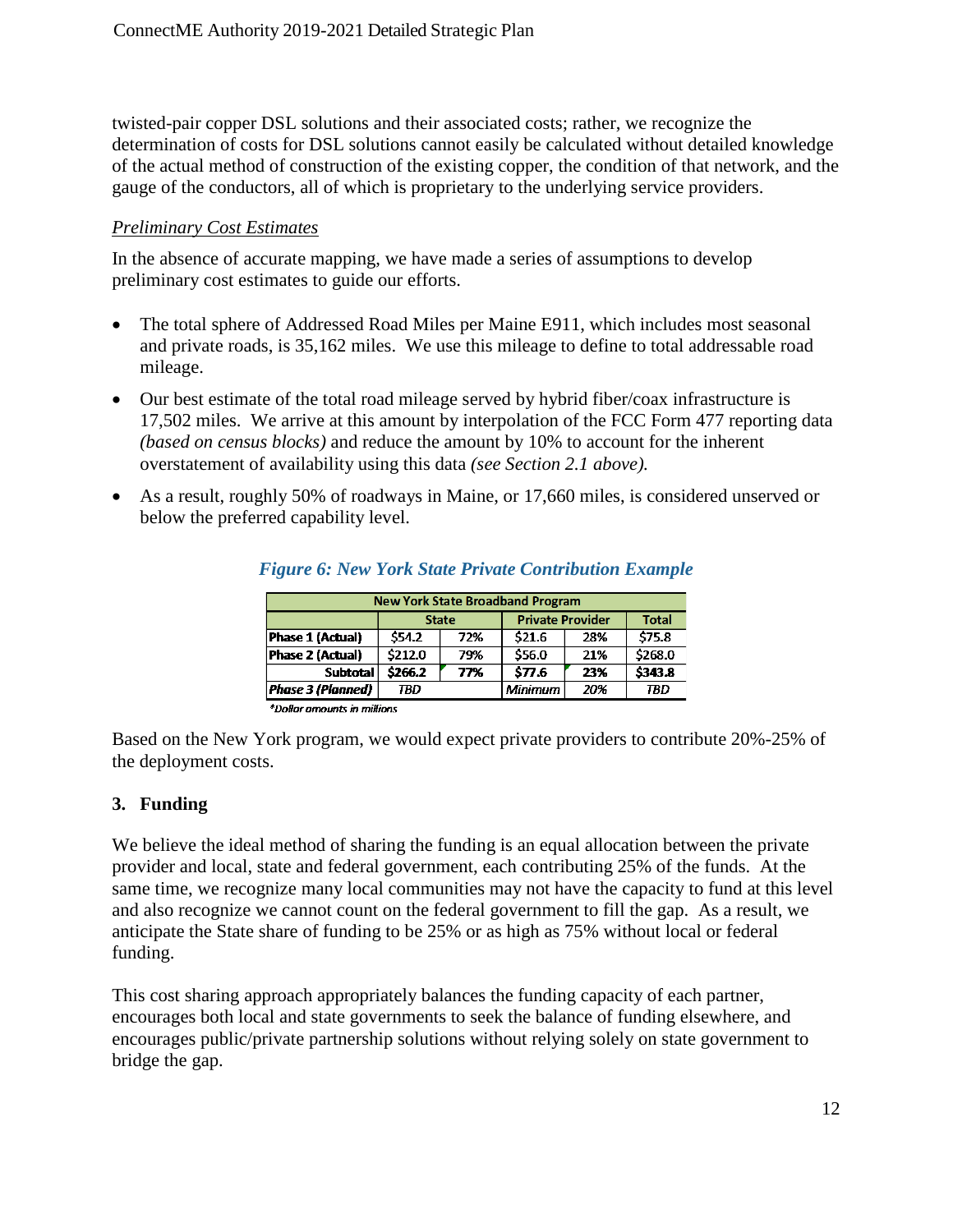#### *Prioritize Areas Eligible to be Subsidized*

The statewide unserved areas will be subdivided by county and by municipality to enable each government entity within the State to understand the broadband capability within each of their borders. Municipalities will be eligible for subsidy for unserved areas and able to participate in the reverse auctions as well.

#### **4. Reverse Auction**

Our primary method for the award of subsidies will be a reverse auction, although we recognize the potential need to develop an alternative method should there be areas without qualified applicants.

A reverse auction is a type of [auction](https://en.wikipedia.org/wiki/Auction) in which the roles of buyer and seller are reversed. In an ordinary auction (also known as a "forward auction"), buyers compete to obtain goods or services by offering increasingly higher prices. In a reverse auction, the sellers compete to obtain business from the buyer and prices will typically decrease as the sellers underbid each other.

In this instance, service providers will compete for subsidies with the subsidy awarded to the service provider willing to provide service with the least amount of subsidy. Properly administered, a reverse auction should result in the greatest capital efficiency.

The reverse auction will have some critical design elements that we will work with communities and providers to determine the most effective balance of weighting. At least two other reverse auction programs are in process for expansion of broadband service that can serve as a model for the State of Maine. This method of funding will only work if receive more than \$20 million.

#### *Provide Funding Leadership*

Success under this Action Plan will be defined by our ability to secure a combination of private funding (service provider investment) and public funding (local, state and federal), and will require a high level collaborative effort between State administrative and legislative leadership, and our congressional delegation.

We believe sufficient private funding is available from the service providers if sufficient subsidy funding is available to develop an overall economic investment on the part of the service providers. Securing sufficient pubic funding is clearly the most significant barrier to success.

#### *Federal Funding*

To confront this challenge, we propose the appointment of a high-level special envoy with extensive broadband development experience that will have the authority to represent the administration and have access to State leadership, and whose purpose will be to lead the State of Maine efforts to secure federal funding in collaboration with our congressional delegation. This person or group of people will be selected from existing resources. This special envoy will focus in the following areas for the State of Maine: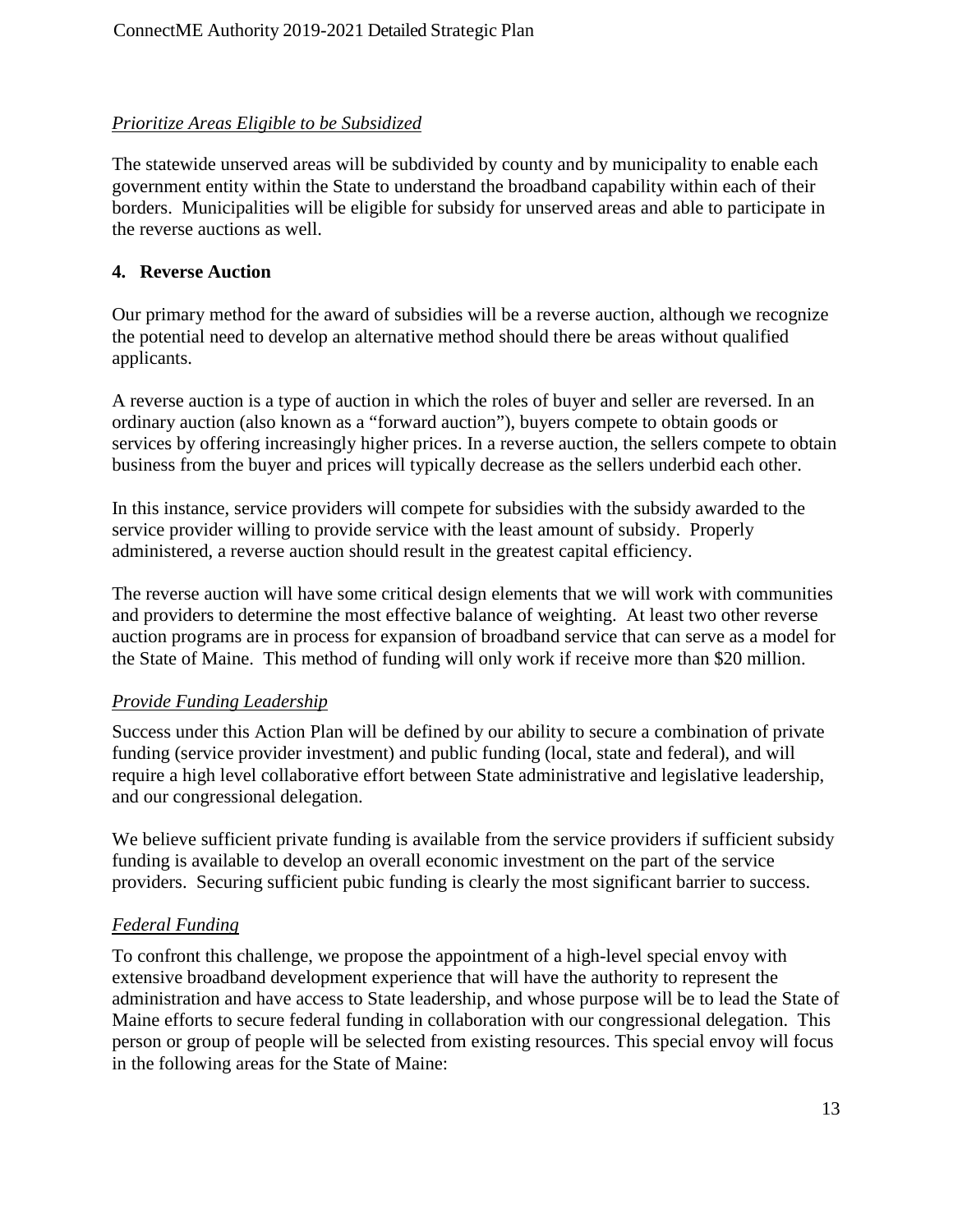- Build a relationship with the FCC to influence the direct federal broadband subsidy programs to maximize the State's share of those dollars.
- Build relationships with the USDA Rural Development agency to maximize the federal dollars directed toward rural broadband expansion.
- Work with other executive departments of the Trump Administration to better coordinate programs that can direct funds from those budgets toward a greater level of funding for broadband expansion.

#### *ConnectME Fund*

Currently funded by a ¼ of 1 percent assessment on Communications Service Provider State revenues, this funding source should be retained. We recognize this funding source is declining year-over-year as subscribers discontinue land-line based services and migrate to wireless services not assessed this fee. This source of funding should be devoted to administrative and project management expenses to govern this Action Plan and to continue funding Broadband Feasibility Studies at the municipal level to prepare communities for participation in the Action Plan. In the event that no other funding sources are realized, the ConnectME fund will continue to operate a small infrastructure grant program.

#### *Low Interest Loans*

Low interest loans may enhance the ability of private industry to participate in public/private partnerships that will expand broadband availability under this Action Plan. Collaboration with the Finance Authority of Maine (FAME) and Maine Technology Institute (MTI) will present an opportunity for the State to take a leadership position in assisting service providers to invest in these types of projects.

#### *Local Funding*

A key design element of the reverse auction process is to award projects meeting goals at the lowest cost per unit of State investment. Local funding in addition to private funding will naturally be given preference, as the cost per unit will theoretically be lower with local government participation. Local funding may be in the form of local public funding, local private funding (non-service provider partner), business donations, and public or private donations.

#### **5. Accountability**

Accountability must be a key component and should be required of any applicant receiving funds as a result of this Action Plan. Likewise, it will be important for the State to be accountable for properly and efficiently distributing funds.

#### State of Maine Accountability

- Maintain mapping
- Develop and manage reverse auction process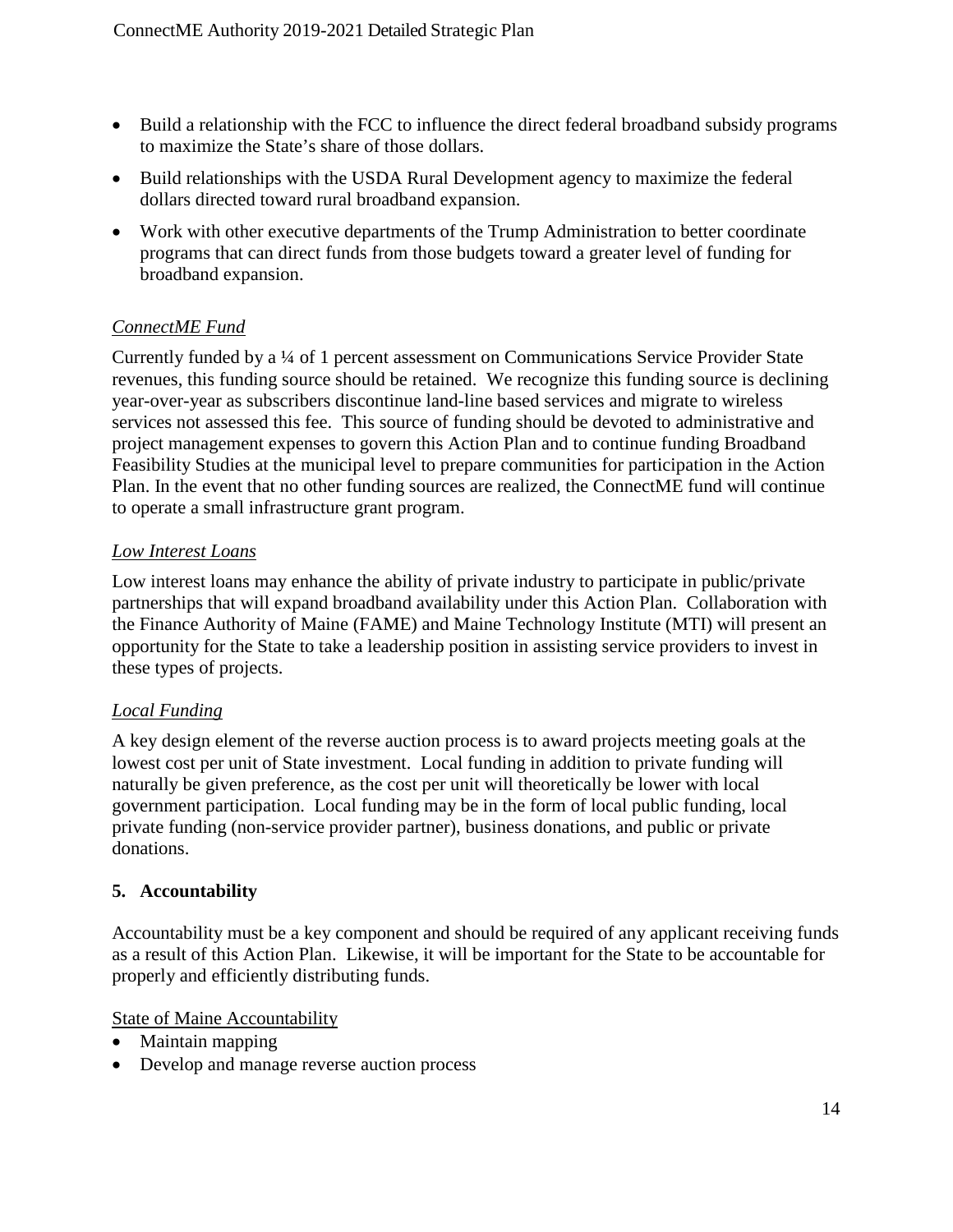- Collaborate with municipalities and service providers
- Present an annual progress report to legislature
- Educate stakeholders and constituents regarding the challenges and processes required to expand broadband availability
- Track impacts of investments for areas that have received funding

#### Applicant Accountability

- Complete projects on-time and within budget
- Measure and report actual speeds provided, latency, etc., in conformance with FCC Connect America Fund standards
- Measure and report on adoption attainment compared to plan

#### Goals

#### *Five-Year Goal*

Within five years, [9](#page-14-0)9%<sup>9</sup> of all potential subscriber locations statewide have access to at least one broadband provider with sufficient capacity needed for full participation in our society, democracy and economy, to enable civic and cultural participation, employment, lifelong learning, and access to essential services.

#### *Interim Goals*

 $\overline{a}$ 

#### *Figure 9: Interim Goals*

|                                                |     | Year 1   Year 2   Year 3   Year 4   Year 5 |     |      |
|------------------------------------------------|-----|--------------------------------------------|-----|------|
| Redefine Unserved & Underserved                |     |                                            |     |      |
| Conduct 1st Round - Reverse Auction            |     |                                            |     |      |
| <b>Establish Federal Funding Relationships</b> |     |                                            |     |      |
| <b>Secure State Funding Commitment</b>         |     |                                            |     |      |
| <b>Secure Federal Funding Commitments</b>      |     |                                            |     |      |
| 5-Year Goal Percent Complete                   | 10% | 40%                                        | 90% | 100% |

<span id="page-14-0"></span><sup>&</sup>lt;sup>9</sup> The 99% goal is based upon the assumption that the cost to reach the last 1% is exorbitant and will be much more reasonably served via satellite-based services.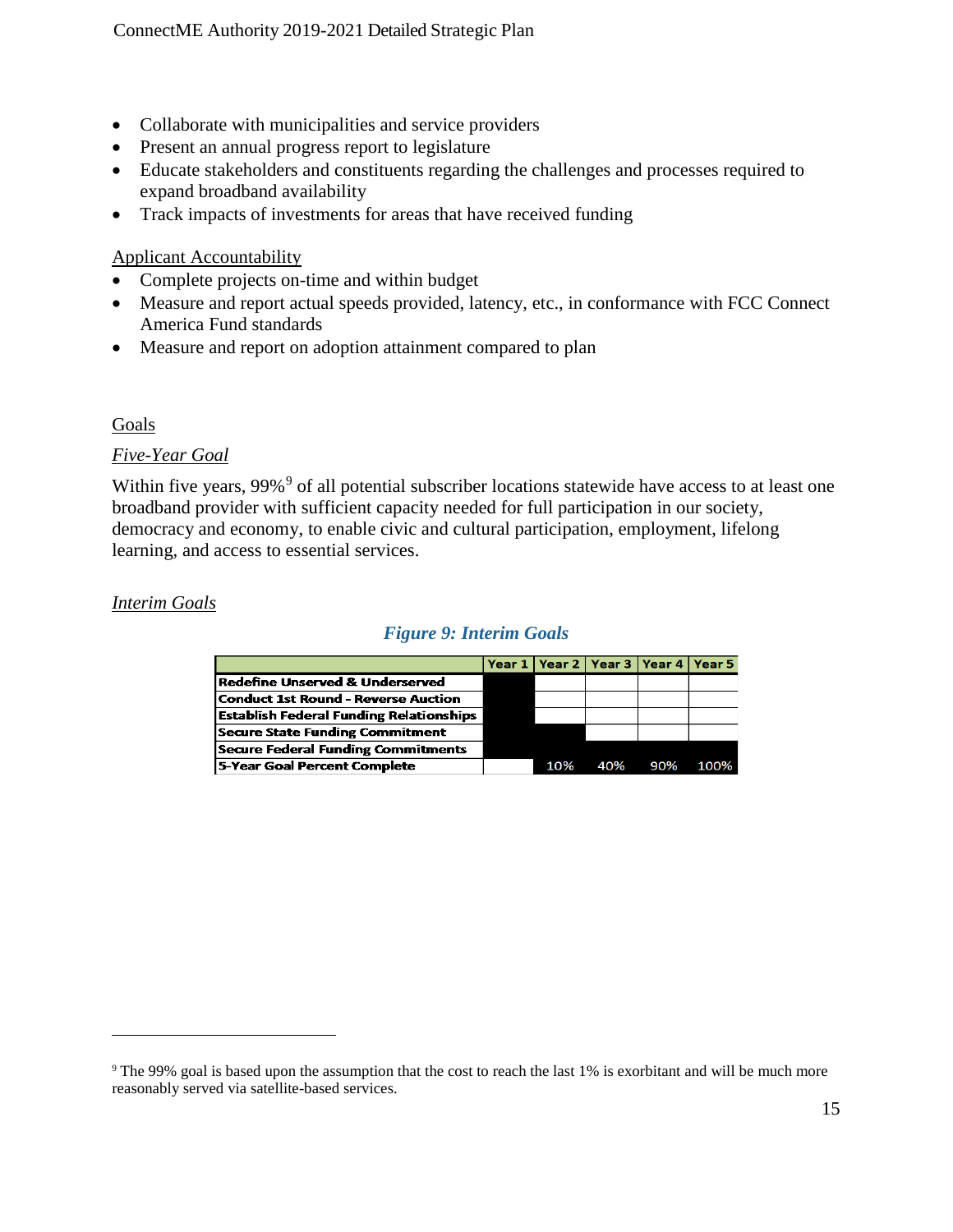

#### *Figure 10: Five-Year Goal Forecast*

#### Actions Necessary to Reach 5-Year Goal

#### *Funding Availability*

The greatest risk to achieving the five-year plan will be the availability of funding in the early years of the plan. Once projects are awarded, engineering, utility pole make-ready and network construction will require 12-18 month to complete. As a result, all project areas will need to be awarded no later than the beginning of the fourth year.

If sufficient funding is not available within the first two years, the schedule will necessarily be extended until such funding becomes available.

#### *Additional ConnectME Authority Staffing*

The two current ConnectME staff positions will not be sufficient to achieve this aggressive fiveyear plan. We anticipate a requirement to augment the staff with either permanent employees or temporary contractors to manage the reverse auction process, assist the community applicants, govern the awards and ensure overall compliance with this Action Plan.

#### *Review and Update Action Plan Annually*

With the rapid changes in broadband technology, application development, and bandwidth capacity requirements, we anticipate this Action Plan to be reviewed and updated on an annual basis. ConnectME will report annually to the Legislature in the Annual Report to the success of this strategy.

# OTHER THOUGHTS

Connectivity technology changes rapidly and ConnectMe is aware that we may need to suggest changes or adjustments to a multi-year plan in order to ensure its relevance to the market. Additionally, there are a number of other areas of interest as it relates to connectivity. ConnectME will partner with the Maine Broadband Coalition and other involved stakeholders to